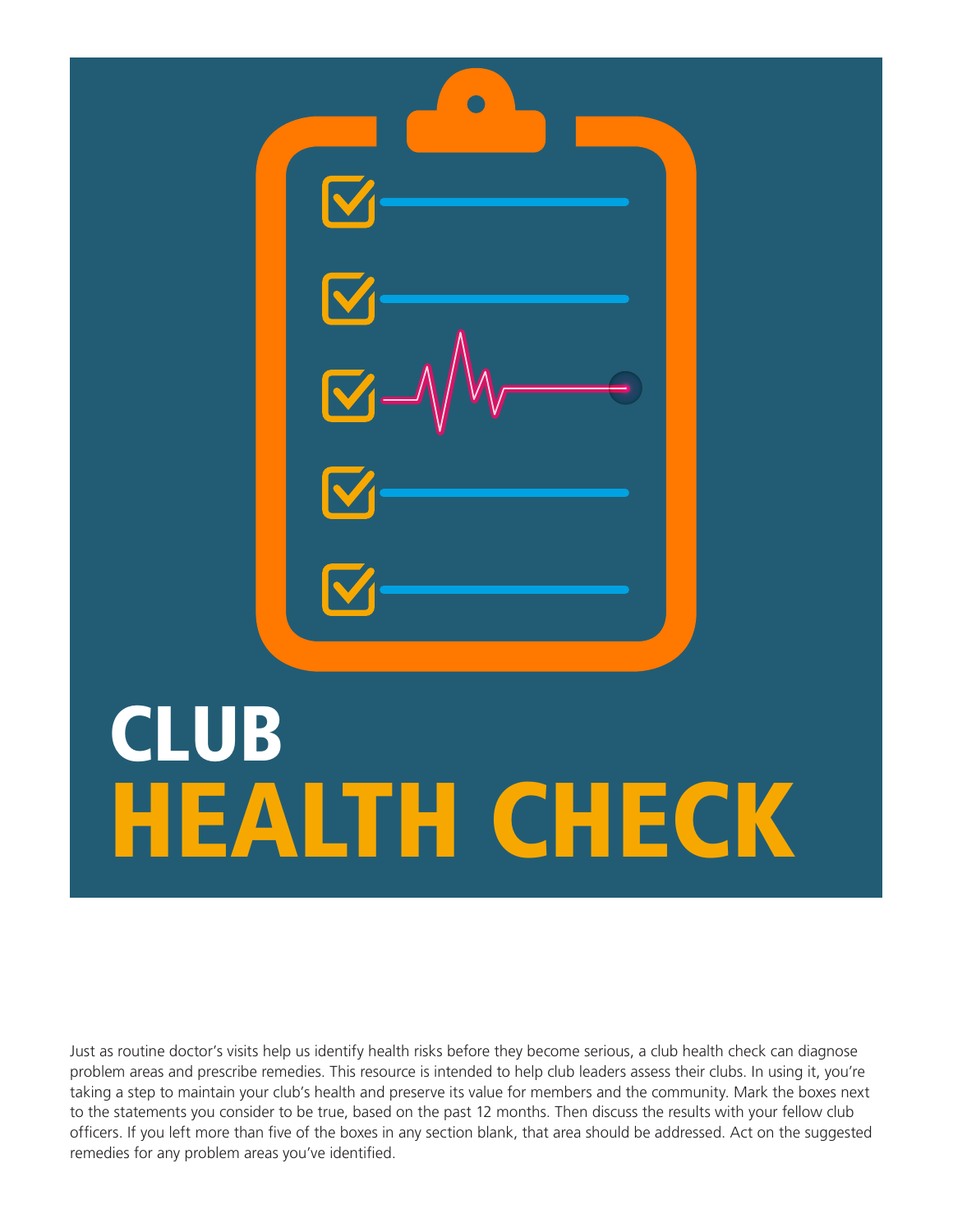# YOUR CLUB EXPERIENCE



Members who have a positive club experience are more likely to stay. In turn, they create a positive experience for others, because their enthusiasm is contagious. If your club's members genuinely enjoy being a part of the club, you're on the right path. Your experience includes not just your club meetings and other activities, but also the connections you've made and your pride in Rotary's work.

- $\Box$  I look forward to attending club meetings and other club activities.
- Our club meeting programs are relevant, interesting, and varied.
- We have a greeter or greeters who welcome members and visitors to meetings.
- Our meetings are organized and are run professionally.
- Members make an effort to meet and talk with different people at each meeting.
- I've made several new friends in the club.
- Our club tries new things (activities, meeting practices and formats, service, socials, etc.) to enrich members' experience.
- $\Box$  We are inclusive in who we invite to our club, how we welcome guests, the topics we discuss, and the service we focus on.
- $\Box$  Members other than club leaders participate in Rotary events at the district or international level.
- Most members are aware of Rotary's Avenues of Service and areas of focus, take part in projects, and feel proud to be a part of the club.
- $\Box$  We raise funds in a way that allows members to contribute what they wish.
- We recognize members' service, engagement, and donations by nominating them for and presenting them with awards.
- I have made international connections through Rotary.
- Guests are asked to introduce themselves and are invited back.
- We provide members with flexible meeting opportunities (attending virtually or in person or watching recordings if they miss a meeting).

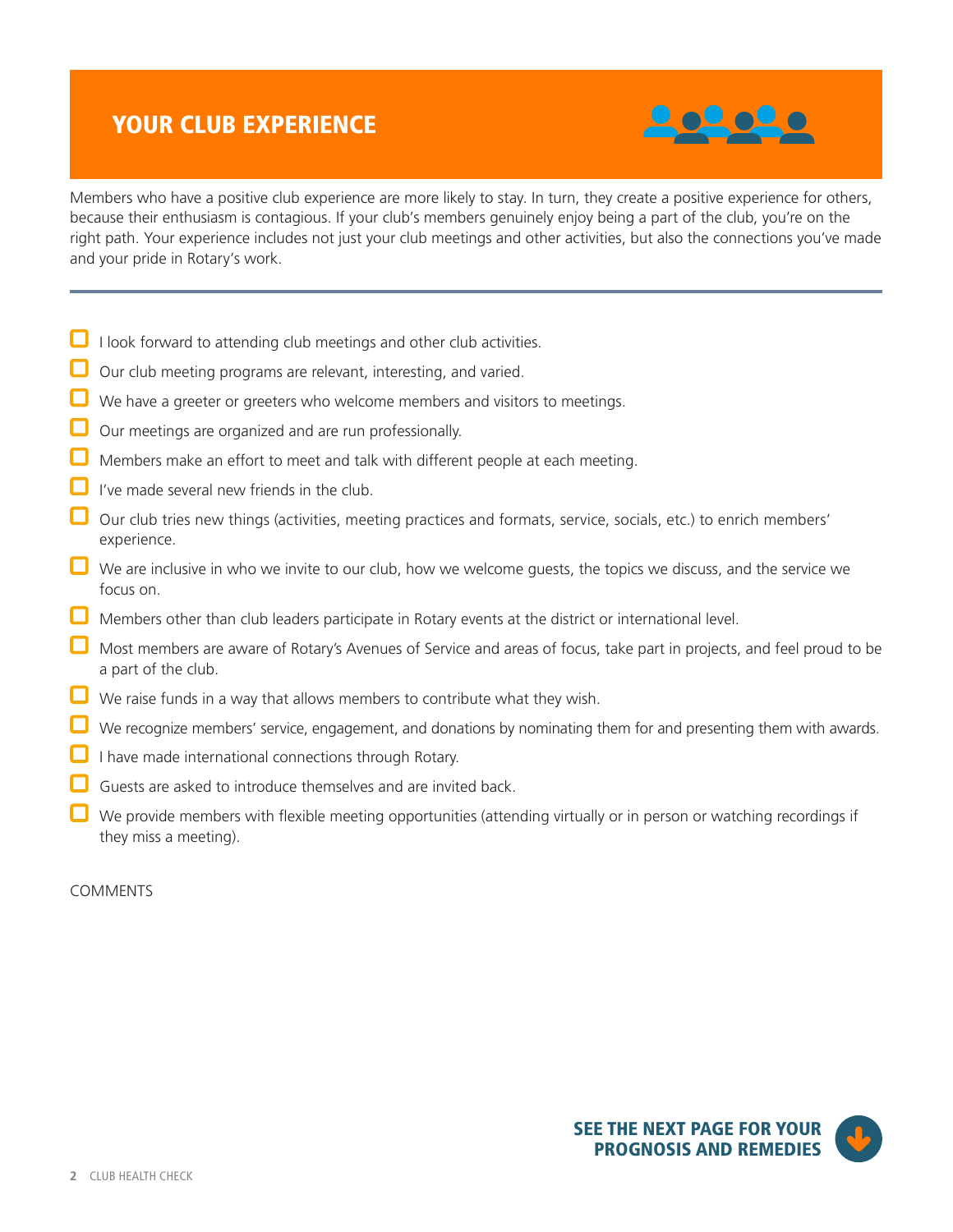



If members are not having a good experience, your club is at risk of losing them. Look at the boxes you left blank and consider trying those suggestions as well as these:

| <b>PROBLEM AREA</b>                  | <b>PRESCRIPTION</b>                                                                                                                                                                                                                                                                                                                                                                                                                                                                                                                                                                                                                                                                                                                                                                                                 |
|--------------------------------------|---------------------------------------------------------------------------------------------------------------------------------------------------------------------------------------------------------------------------------------------------------------------------------------------------------------------------------------------------------------------------------------------------------------------------------------------------------------------------------------------------------------------------------------------------------------------------------------------------------------------------------------------------------------------------------------------------------------------------------------------------------------------------------------------------------------------|
| Club meetings                        | Try something new at a meeting. For example, show one of these inspirational<br>O<br>speeches and have a discussion afterward.<br>Hold online meetings when in-person meetings aren't feasible, or allow some<br>members to connect virtually and others to attend in person.<br><b>C</b> Find a skilled person in the club or district who can facilitate and run<br>online meetings.<br>Contact your Club and District Support representative or your regional<br>€<br>membership officer for ideas.                                                                                                                                                                                                                                                                                                              |
| Rotary experience beyond<br>the club | Sponsor another Rotaract or Rotary club.<br>Start or get involved in an Interact program.<br>0<br>Connect members to Rotary's various programs. Sponsor an Interact club,<br>organize a RYLA event, create a scholarship, or start an exchange.<br>Remind members that they can join a Rotary Fellowship or Rotary Action Group.<br><b>O</b> Promote district events that are open to all members. Have someone who has<br>attended in the past talk about the experience.<br><b>O</b> Promote the work that Rotary and Rotaract do both globally and locally,<br>including polio eradication.<br>• Work with your local Toastmasters club to build leadership and communication<br>skills among members.<br>• Visit other clubs to connect with new people and see what they're doing that<br>your club could try. |
| Unmet expectations                   | <b>O</b> Find out what experience your members want to get out of your meetings by<br>using the Member Satisfaction Survey, and then give them that experience.<br>Encourage members to develop leadership skills by taking online courses<br>0<br>developed by Toastmasters International.                                                                                                                                                                                                                                                                                                                                                                                                                                                                                                                         |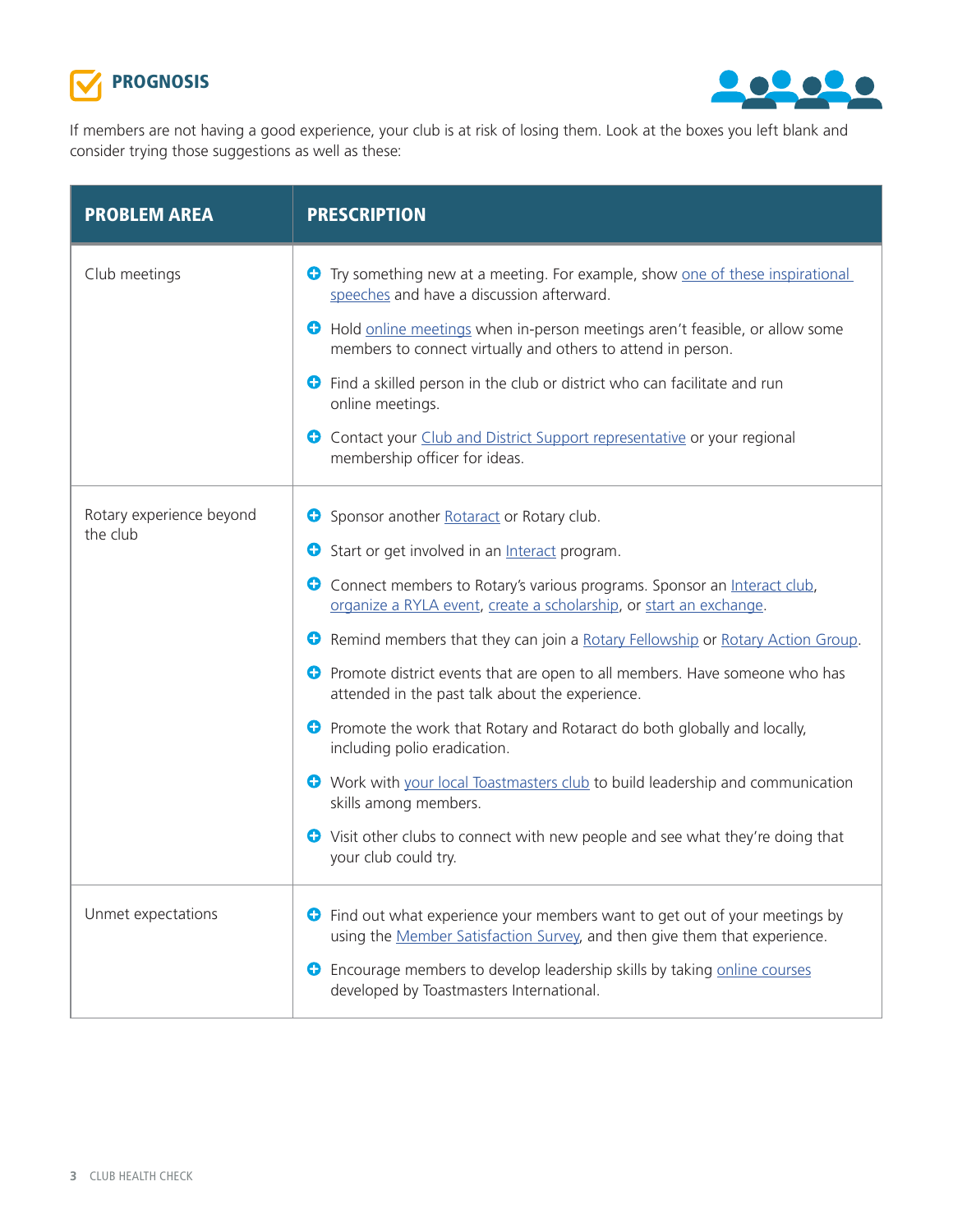# SERVICE AND SOCIALS



Participating in service and having fun with fellow members are the primary reasons members join and stay involved in Rotary. The healthiest clubs vary their activities and offer a number of ways to get involved. Try a new kind of social event or a different service experience and watch the impact it has on your club.

- $\Box$  Our club holds regular get-togethers (in addition to club meetings) for socializing and networking.
- Our club encourages members to bring partners, spouses, friends, and family members to club meetings and events.
- Our club offers members leadership opportunities and professional development.
- Our club invites members of the Rotary family (such as Interactors, Rotary Youth Exchange students, and Rotary Peace Fellows) to participate in meetings and events.
- Our club sponsors a Rotaract or Interact club, sponsors or hosts a Rotary Youth Exchange student, is involved with New Generations Service Exchange, or organizes a Rotary Youth Leadership Award (RYLA) event.
- $\Box$  Our club has direct communication with partners, friends, and alumni.
- We consult community leaders and community members to determine needs before choosing a project.
- We visit My Rotary Discussion Groups, attend project fairs, or consult The Rotary Foundation Cadre of Technical Advisers to look for ideas and partners before we choose a new project.
- Our club has a service project in progress.
- All members can give input, such as their vocational expertise, on service and social activities.
- Our club service projects align with Rotary's areas of focus.
- Our club has applied for or used Rotary Foundation grant funds for a service project.
- At least one member of our club attends a Rotary Foundation grant management seminar each year.
- Our club contributes to The Rotary Foundation.
- Our club has a Rotary Foundation committee chair and a service projects committee chair.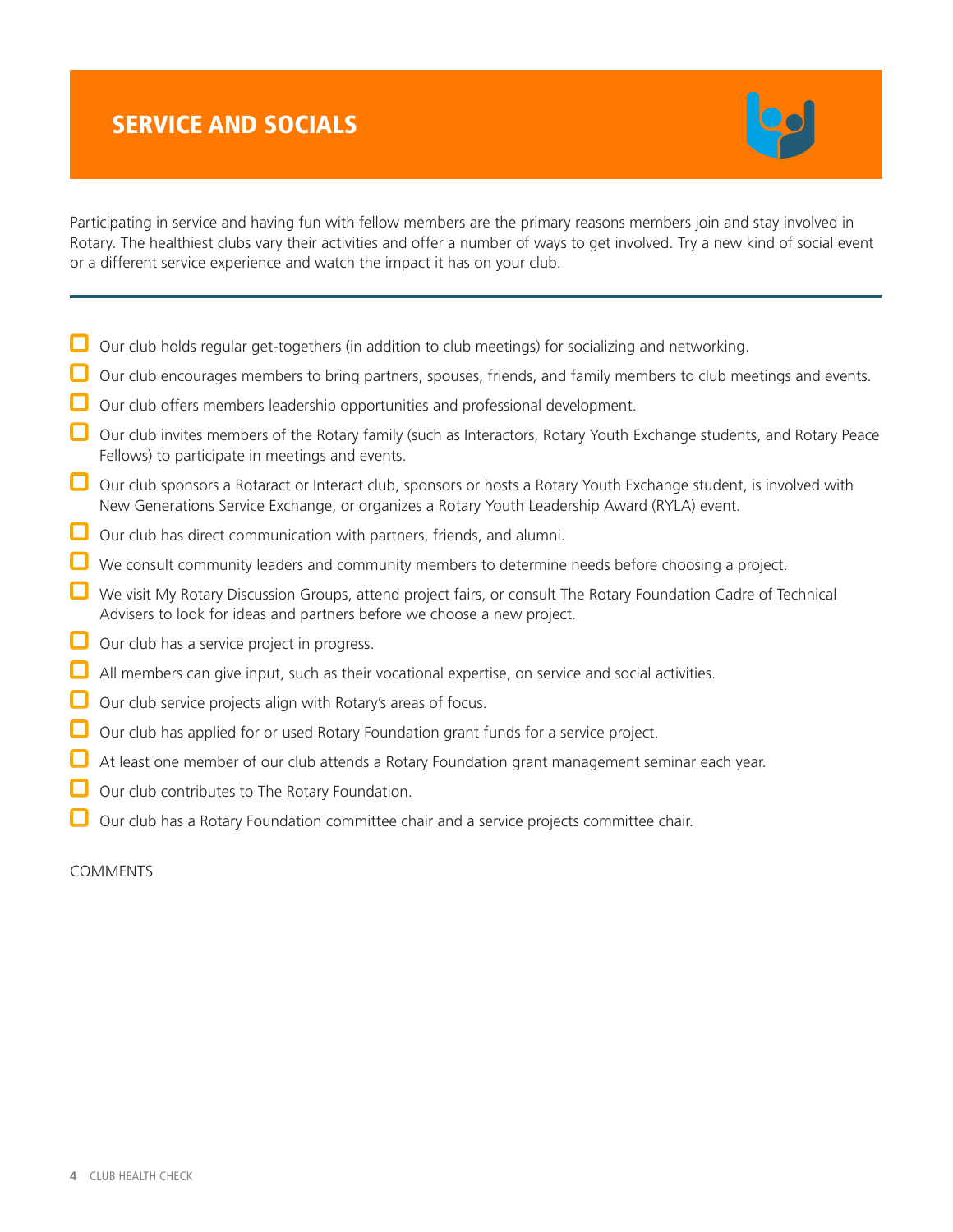



Clubs that have inadequate social or service opportunities are at risk of losing members who don't feel connected or empowered. The good news is that these deficiencies can be remedied in fun and rewarding ways. Look at the boxes you left blank and consider trying those suggestions as well as these:

| <b>PROBLEM AREA</b>       | <b>PRESCRIPTION</b>                                                                                                                                                                                                                                                                                     |  |
|---------------------------|---------------------------------------------------------------------------------------------------------------------------------------------------------------------------------------------------------------------------------------------------------------------------------------------------------|--|
| Opportunities for service | Sponsor an Interact club, organize a RYLA event, create a scholarship,<br>Ð<br>start an exchange, join a Rotary Action Group, or support the Rotary<br>Peace Centers.<br>Let members know about Rotary's exchange programs.<br>Ð                                                                        |  |
| Quality of projects       | Use Community Assessment Tools and A Guide to Global Grants to<br>C)<br>improve the quality of your projects.<br>Connect with your <i>Cadre advisers</i> to get guidance on service projects.<br>Ð<br>Evaluate your club's service projects to determine if repeating them is<br>O<br>worth the effort. |  |
| Social activities         | Put one or two members in charge of organizing socials throughout the year.<br>0<br>Join a Rotary Fellowship.<br>O<br>Find or create a variety of events with different times or formats.<br>0                                                                                                          |  |
| Leadership                | Help your members develop and practice their leadership skills. Promote<br>Ð<br>the Learning Center's professional development catalog.<br>Give new and young members leadership roles.<br>Ð                                                                                                            |  |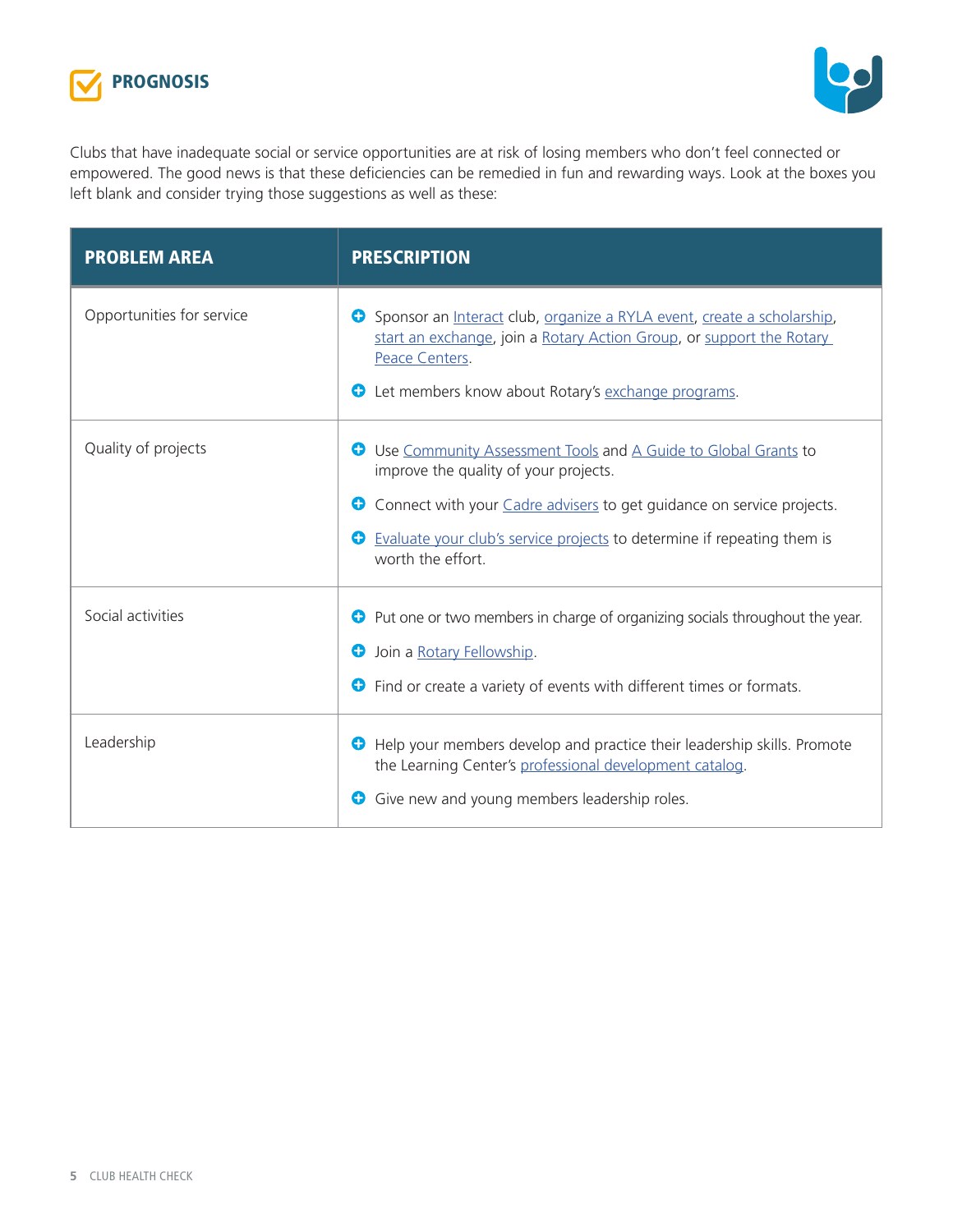### **MEMBERS**



A healthy club is one that is growing and changing. Having members with diverse perspectives and backgrounds will fuel innovation and give your club a broader understanding of your community's needs. Pay attention to how your members are feeling about the club. Research shows that one of the most common reasons members leave is that club leaders are not open to new ideas. Involving members and giving them a voice in their club's future will strengthen both the club and members' commitment to Rotary. Consult your club's membership profile in Rotary Club Central for the most recent statistics.

- $\Box$  Our club has had a net increase in members in the past year.
- Our club has had a net increase in members who represent diverse groups.
- Our club represents the racial or ethnic diversity of our community.
- Our club seeks to attract members from professions in the community that are underrepresented in the club.
- $\Box$  New members are officially inducted and are given an orientation, informational materials, and opportunities to get involved.
- Our club actively engages Rotary alumni (former Rotaractors, Rotary Youth Exchange students, Rotary Peace Fellows, and participants of other Rotary programs).
- Our club shows its appreciation of each member's unique contributions.
- Our club retains at least 90% of its members each year.
- At least 75% of our club members are involved in a hands-on service project, a leadership role, or other assigned roles.
- A designated person checks and follows up on membership leads assigned to our club.
- Member benefits are explained and promoted to new and continuing members.
- Newer and seasoned members are paired for mentoring relationships.
- We ask members to speak at meetings about their vocations or other topics of interest.
- Our club has a membership committee whose chair and members are dedicated to attracting and engaging club members.
- Members attend district events and seminars on Rotary topics that interest them.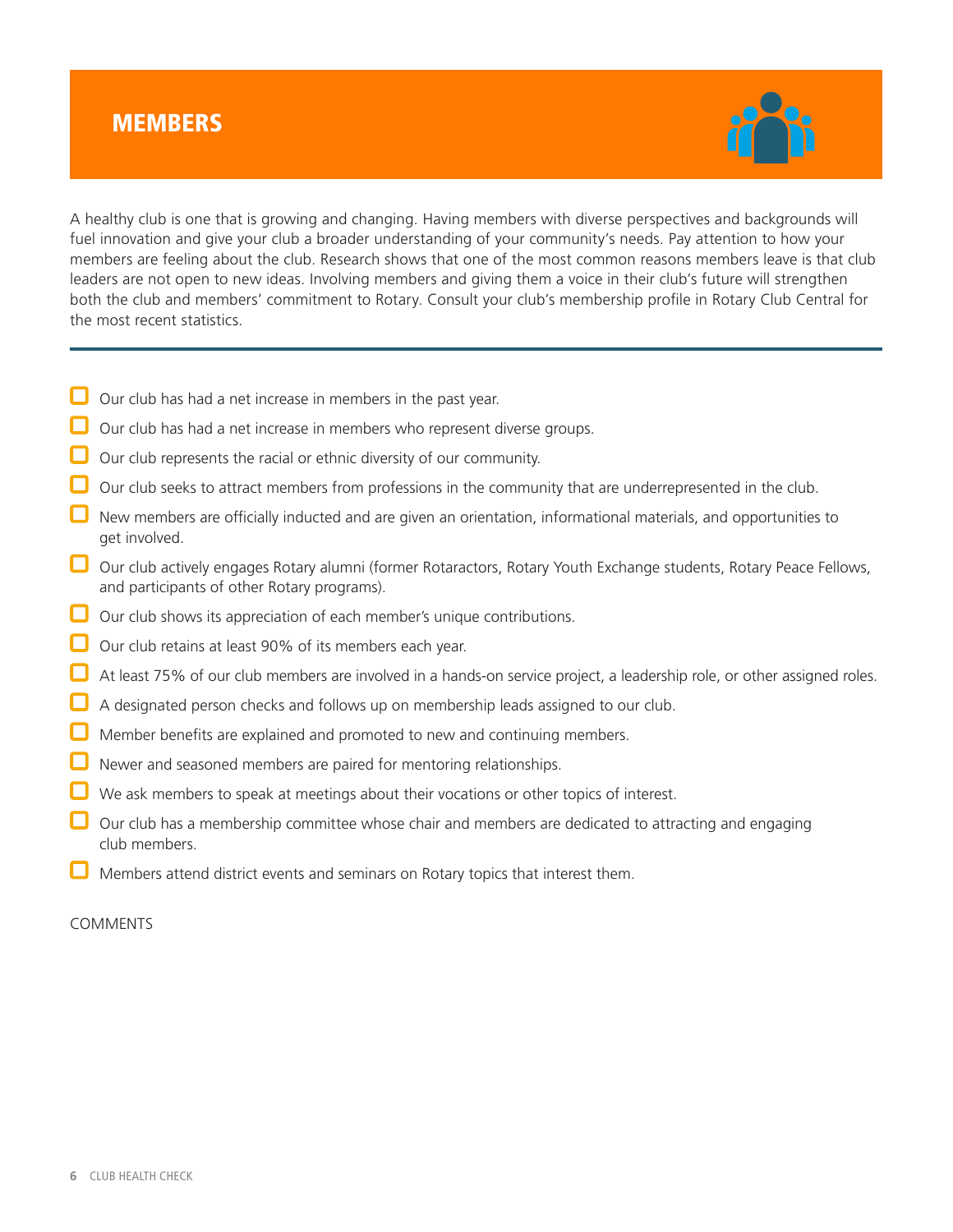



Clubs that have deficiencies in membership are at risk of becoming outdated, dull, and less valuable to their members and community. Fortunately, there are many tools available that are proven to give results. Look at the boxes you left blank and consider trying those suggestions as well as these:

| <b>PROBLEM AREA</b>                 | <b>PRESCRIPTION</b>                                                                                                                                                                                                                                                                                                                                                                                                                                                                                                                         |  |  |
|-------------------------------------|---------------------------------------------------------------------------------------------------------------------------------------------------------------------------------------------------------------------------------------------------------------------------------------------------------------------------------------------------------------------------------------------------------------------------------------------------------------------------------------------------------------------------------------------|--|--|
| Member diversity                    | Attract a wide array of members by using Diversifying Your Club:<br>A Member Diversity Assessment.<br><b>C</b> Learn about Rotary's Commitment to Diversity, Equity, and Inclusion and<br>related efforts.                                                                                                                                                                                                                                                                                                                                  |  |  |
| Professional diversity              | <b>O</b> Expand the skill sets of your members by recommending professional<br>development courses.                                                                                                                                                                                                                                                                                                                                                                                                                                         |  |  |
| Stagnant or declining<br>membership | <b>O</b> Create a membership development plan.<br><b>C</b> Learn how to connect to prospective members and manage your<br>membership leads in one place.<br>Target prospective members using this exercise.<br>⊕<br><b>C</b> Teach members your club's process for proposing new members and<br>explain that they can also refer qualified prospects to other clubs.<br>Make sure that members are aware of all the ways they can be involved<br>0<br>with Rotary besides through attending club meetings.                                  |  |  |
| Members leaving                     | Start with the Enhancing the Club Experience: A Member Satisfaction<br>Survey to improve current members' experience.<br>C Learn and act on trends using the Improving Your Member Retention:<br>A Retention Assessment and Analysis.<br>Use the exit survey in Understanding Why Members Leave to consider the<br>0<br>reasons your club can address.<br>• Let resigning members know they can rejoin or change clubs when they<br>are ready and stay in touch in the meantime.<br>Encourage Rotaractors to consider dual membership.<br>€ |  |  |
| Orientation and Rotary knowledge    | Offer new member orientation, professional development, and ongoing<br>0<br>learning opportunities from Rotary's Learning Center.                                                                                                                                                                                                                                                                                                                                                                                                           |  |  |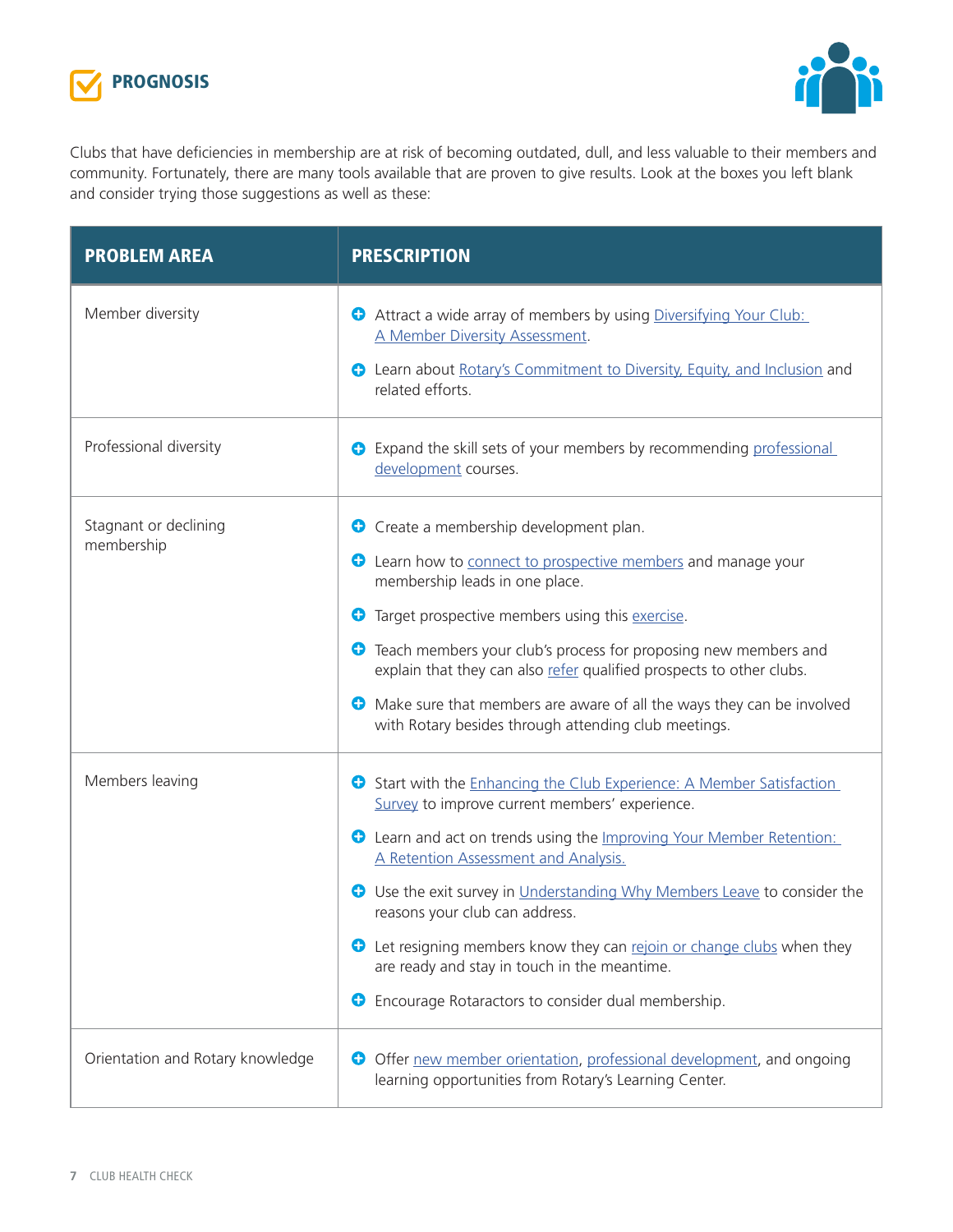### IMAGE



Clubs that have fun and make an impact are more enjoyable for members and more attractive to potential ones. A positive public image improves your club's relationship with the community and prospective members. Make sure your club is getting credit for the service it provides. Demonstrating that your club meets real needs confirms your value to your community.

- $\Box$  We have a public-facing, visually appealing club website that explains what the club does, who its members are, and the benefits of membership.
- $\Box$  We have social media accounts that show our followers the difference we make in our community.
- Our social media accounts reach a range of audiences.
- Our club appeared in the local media several times last year.
- We promote our club and Rotary through various media in the community (television, radio, billboards, etc.).
- Our club invites members of the media to cover our service work.
- Our club materials follow Rotary's brand guidelines.
- We use materials and templates from Rotary's Brand Center that show our members as people of action.
- We use marketing materials from Rotary International, such as public service announcements, videos, images, and logos.
- We display Rotary or Rotaract signs and banners at our meeting place, service project sites, and events.
- Our club's presence is known in our community.
- The club brochure we give to community members and prospects shows the impact we make.
- Our club has members who have marketing expertise.
- We build Rotary's public image by making sure our guests and the public have positive experiences with our club.
- Our club has a public image committee whose chair and members are dedicated to public image and outreach.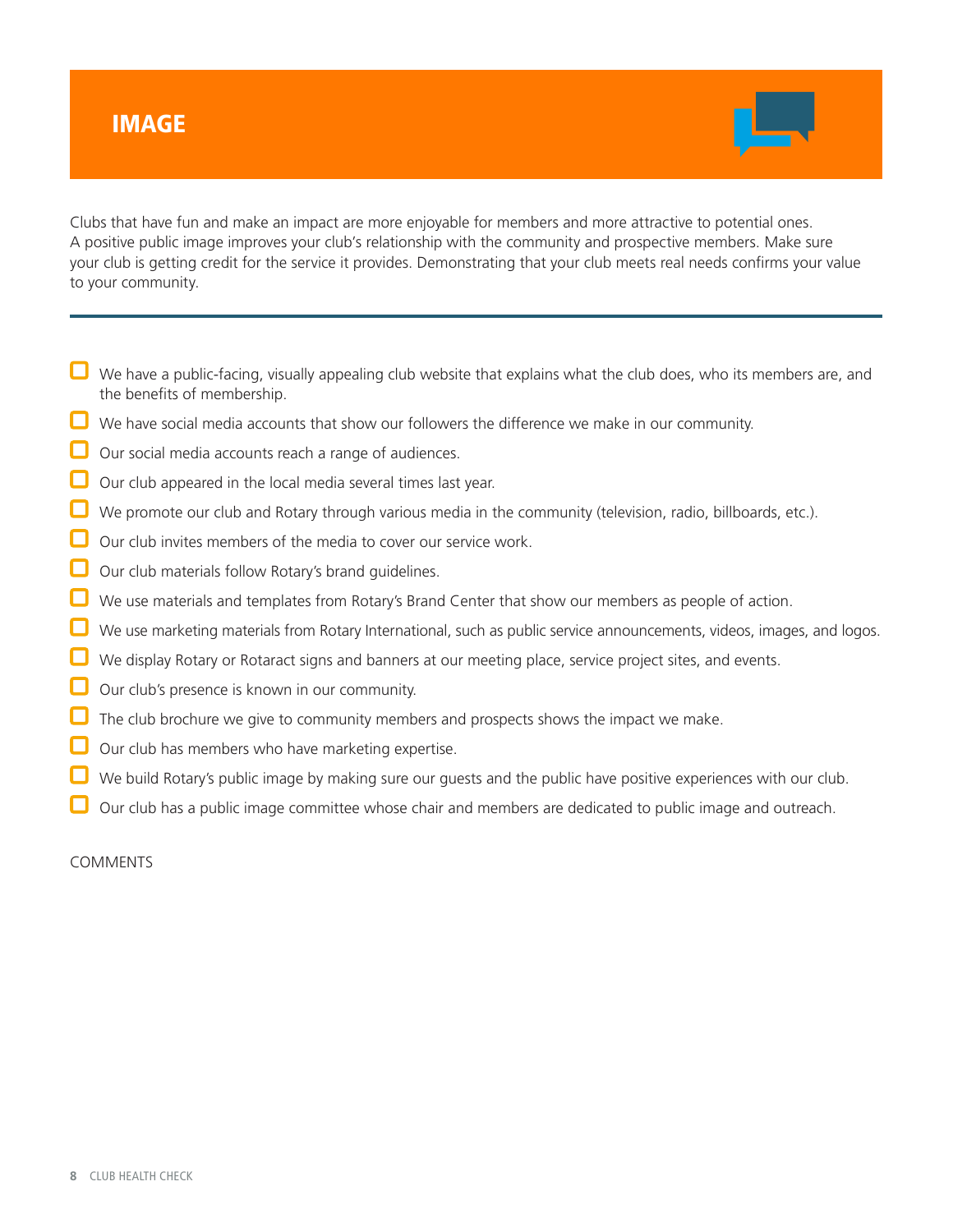



Clubs that don't have a visible presence in their community are at risk of minimizing their impact or being perceived as irrelevant. Rotary has resources that can help. Look at the boxes you left blank and consider trying those suggestions as well as these:

| <b>PROBLEM AREA</b> | <b>PRESCRIPTION</b>                                                                                                                                                                                                                                                                                                                                                                 |  |
|---------------------|-------------------------------------------------------------------------------------------------------------------------------------------------------------------------------------------------------------------------------------------------------------------------------------------------------------------------------------------------------------------------------------|--|
| Community awareness | <b>C</b> Find resources in Rotary's Press Center and use them in your<br>community's media.<br><b>C</b> Plan events to raise community awareness of Rotary. Use the events guide<br>in Rotary's Brand Center.                                                                                                                                                                       |  |
| Outdated materials  | Find editable club brochures and membership materials in Rotary's<br>O<br><b>Brand Center.</b><br>• Follow the Visual and Voice Guidelines in any materials your club creates.<br><b>O</b> Use Rotary videos and images of your members in your materials.                                                                                                                          |  |
| Online presence     | Find a member with the skills and time to create and manage your club<br>Ð<br>website and social media pages.<br>Take the course The Rotary Brand in the Learning Center.<br>Ð<br>Use Rotary videos and images and videos of your own members.<br>O<br>Use Rotary's Social Media Toolkit to update your digital presence.<br>0                                                      |  |
| Marketing expertise | <b>O</b> Find tips in Club Public Image Committee Basics and put members with<br>public relations expertise on the committee.<br>• Recruit professionals with marketing expertise using ideas from <b>Finding</b><br>New Club Members: A Prospective Member Exercise.<br>Refresh your club's social media presence using the Social Media Toolkit<br>0<br>in Rotary's Brand Center. |  |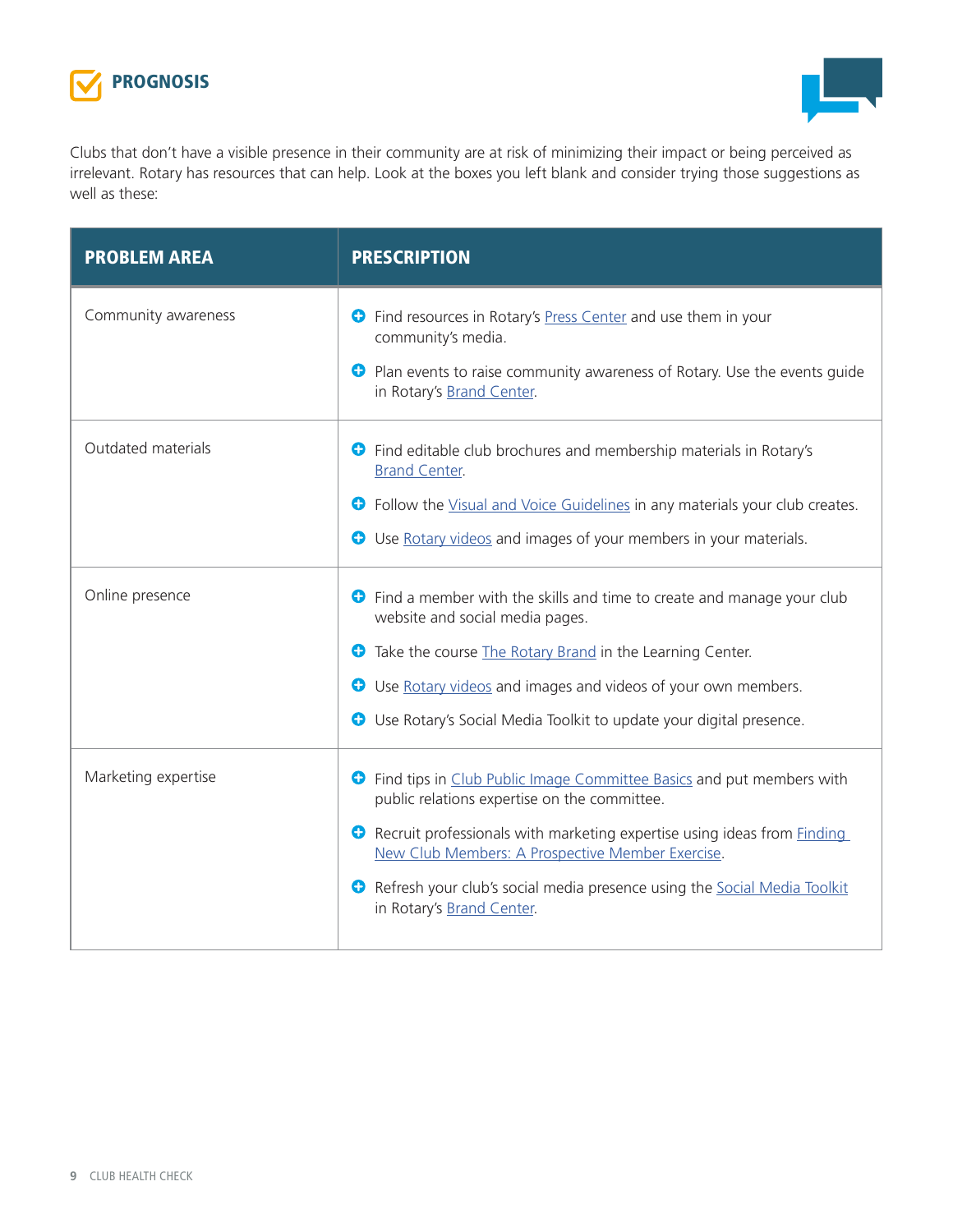### BUSINESS AND OPERATIONS



When your club runs smoothly, it's likely that you have good leaders who are thinking about the club's future. The leaders shape the club, and it's crucial to have skilled people in those leadership positions. For this reason, leadership development, strategic planning, and succession planning are also ways to fortify your club.

- $\Box$  Our club has a strategic plan that we update regularly.
- We set annual goals and enter them in Rotary Club Central.
- Our club strives for and often earns the Rotary Citation.
- Our club board meets at least quarterly to review our strategic plan, measure our progress toward goals, and adjust bylaws and other documents as needed.
- $\Box$  Our club board changes what isn't working well and updates club bylaws accordingly.
- $\Box$  We have a process for ensuring continuity that includes identifying future club leaders and preparing them for leadership positions, documenting procedures, and involving current, past, and future leaders in decisions.
- $\Box$  Our club president attends the presidents-elect training seminar (PETS), and club leaders attend the district training assembly.
- Club leaders use My Rotary or integrated club management software to conduct Rotary business.
- $\Box$  Our club elects incoming officers by 31 December and reports them to Rotary International no later than 1 February.
- Our club secretary reports new members within 30 days after they join.
- Our club sets and approves a budget for the upcoming Rotary year, designates a treasurer, and keeps separate bank accounts for administration and fundraising or project funds.
- Our club sets and achieves fundraising goals using a variety of fundraising activities.
- We ask our members to complete a member satisfaction survey each year and use the results to shape the club.
- More than half of our club's members have a My Rotary account.
- Our club has a club administration committee chair.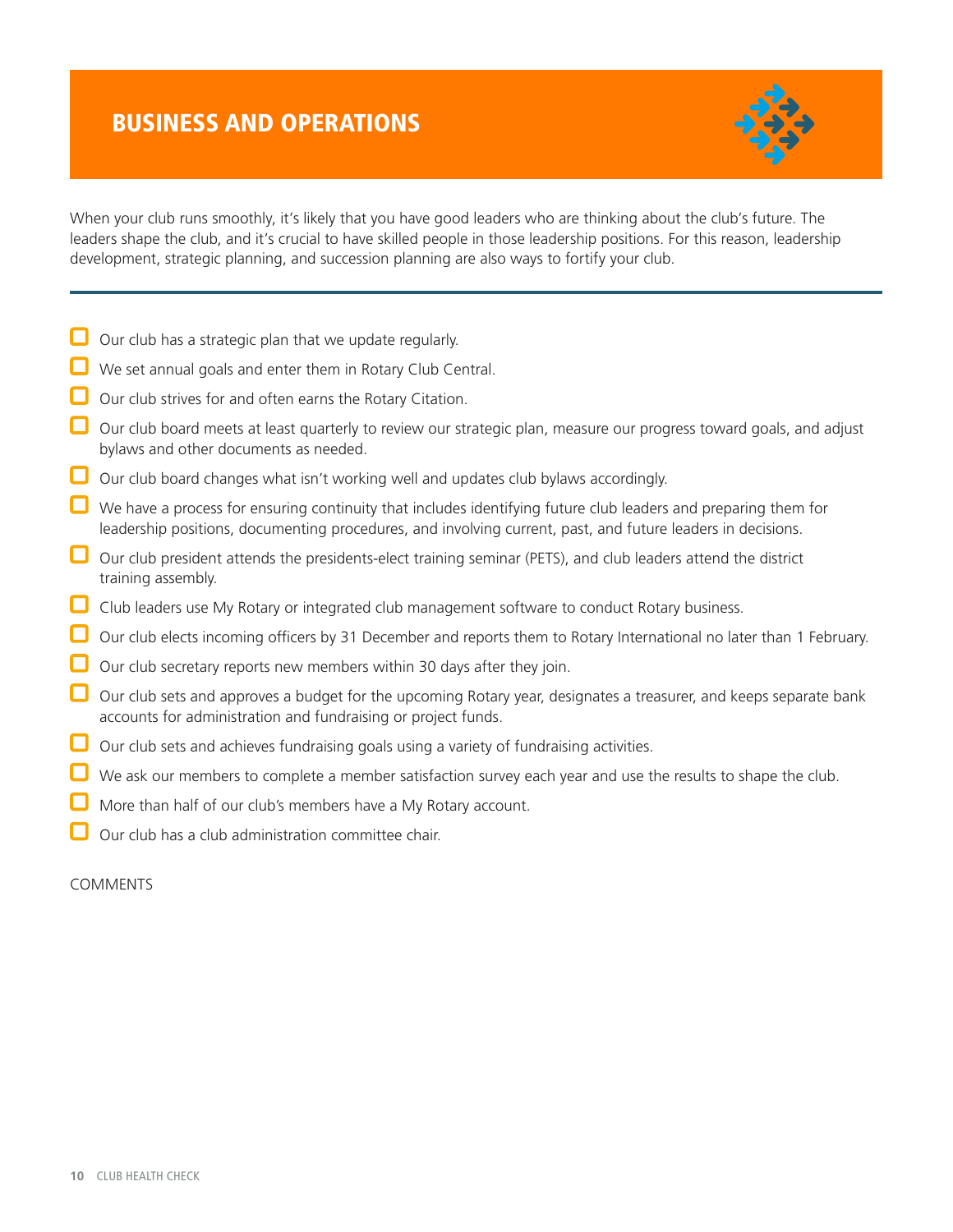



Clubs that don't have skilled members in leadership roles or that neglect members' needs risk becoming ineffective and obsolete and losing their members as a result. There are plenty of remedies for clubs that want to thrive. Look at the boxes you left blank and consider trying those suggestions as well as these:

| <b>PROBLEM AREA</b>               | <b>PRESCRIPTION</b>                                                                                                                                                                                                                                                     |  |  |
|-----------------------------------|-------------------------------------------------------------------------------------------------------------------------------------------------------------------------------------------------------------------------------------------------------------------------|--|--|
| Planning and goal setting         | Create a vision for your club and set long-range and annual goals using<br>the Strategic Planning Guide.                                                                                                                                                                |  |  |
|                                   | Strive to achieve more than half of the goals in Rotary Club Central to<br>$\bullet$<br>earn the Rotary Citation.                                                                                                                                                       |  |  |
|                                   | €<br>Rotaract clubs should use the Citation Goals and Instructions worksheet.                                                                                                                                                                                           |  |  |
|                                   | Select goals that are meaningful not just to the club's board but to the<br>club as a whole.                                                                                                                                                                            |  |  |
|                                   | <b>C</b> Use Strengthening Your Membership to make a membership<br>development plan.                                                                                                                                                                                    |  |  |
| Innovation                        | O Update your club bylaws to include new membership types, such as family<br>memberships.                                                                                                                                                                               |  |  |
|                                   | Review the Club Types, Formats, and Models resource to review the<br>experience your club strives to offer its members.                                                                                                                                                 |  |  |
| Processes                         | Develop standard processes for inducting and orienting new members,<br>Φ<br>following up with prospective members, proposing a new member,<br>leadership continuity, etc.<br>Use the member satisfaction survey.<br>0                                                   |  |  |
|                                   |                                                                                                                                                                                                                                                                         |  |  |
| Leadership                        | Find tips and resources in online learning plans for club leaders.<br>0                                                                                                                                                                                                 |  |  |
|                                   | Offer leadership development opportunities and promote self-paced<br>learning with Rotary's online professional development courses.                                                                                                                                    |  |  |
| Managing funds                    | Take the Club Rotary Foundation Committee Basics online course to learn<br>Φ<br>about giving options.<br>Find best practices in Club Treasurer Basics.<br>Ð                                                                                                             |  |  |
| Managing your club<br>on MyRotary | <b>C</b> Use the Club Administration section of My Rotary to get reports;<br>add, edit, or remove a member; pay your club invoice; and track your<br>membership leads. (Note: For Rotaract, only club presidents can use the<br>Club Administration page on My Rotary.) |  |  |